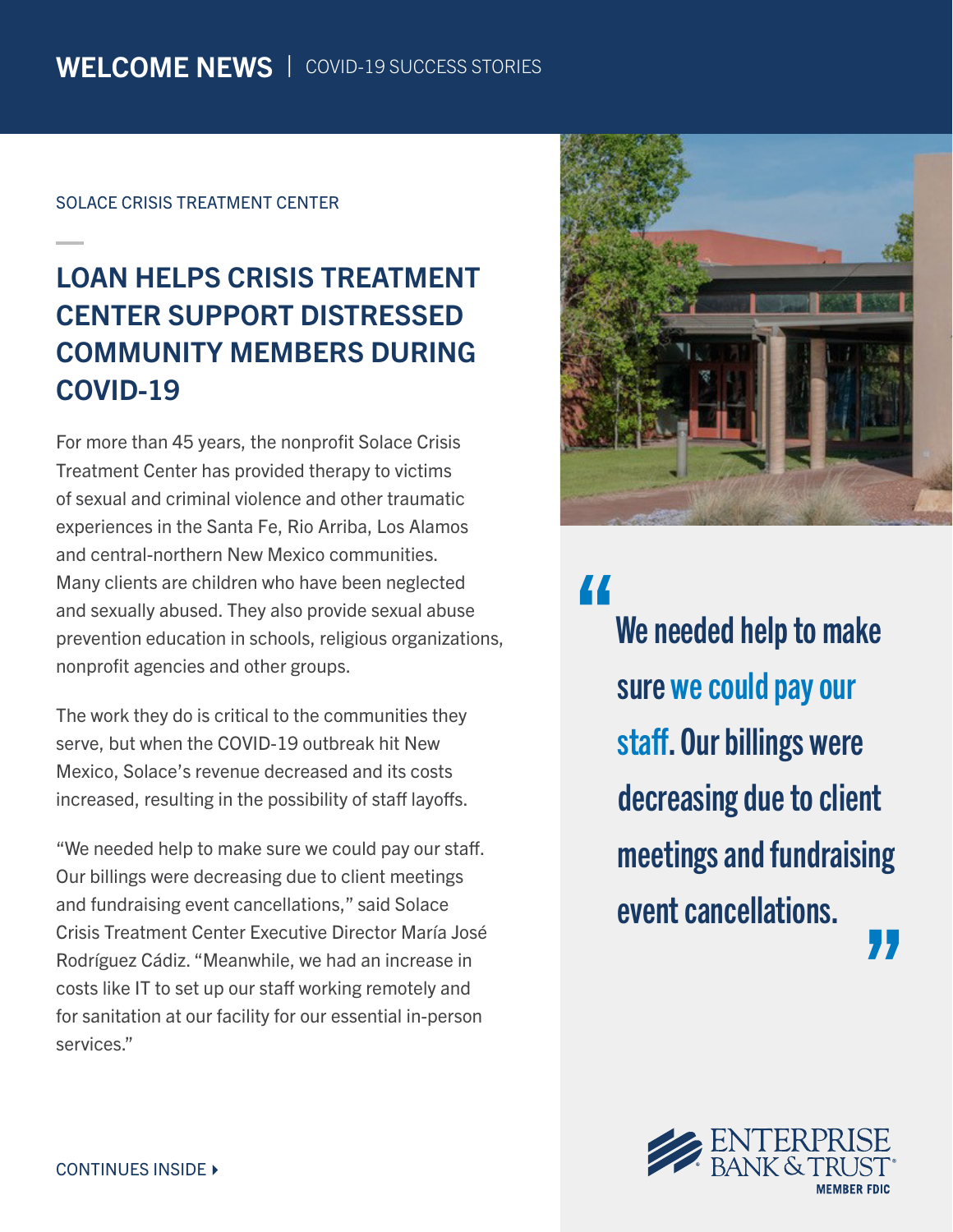Solace's challenges didn't just impact its staff — they affected its clients and communities who were faced with potentially losing vital mental health resources at the most critical time.

"A pandemic is universally stressful, but for survivors of sexual and criminal violence, it surely can be more traumatizing," said Cádiz. "The therapy we provide routinely includes screening for risk of suicide, which is critical for people who are isolated by the shelter-in-place order."

It was crucial that Solace obtained funding to not only maintain their payroll and cover rising costs, but to help people in need of therapy. Cádiz and her team turned to their bank for guidance. Enterprise Bank & Trust helped the nonprofit apply for a Paycheck Protection Program (PPP) loan. PPP is a governmentbacked loan designed to provide a direct incentive for small businesses and nonprofits to keep their workers on the payroll.

"Enterprise, who I've banked with for more than 18 years, sent an application in the first two hours that funding was available, reviewed it within 48 hours and approved the loan in less than a week," explained Cádiz. "It is easy for financial institutions to claim that they are locally oriented, but it is not easy to be true to that message."

### CONTINUES ON NEXT PAGE ▶



A pandemic is universally stressful, but for survivors of sexual and criminal violence, it surely can be more traumatizing.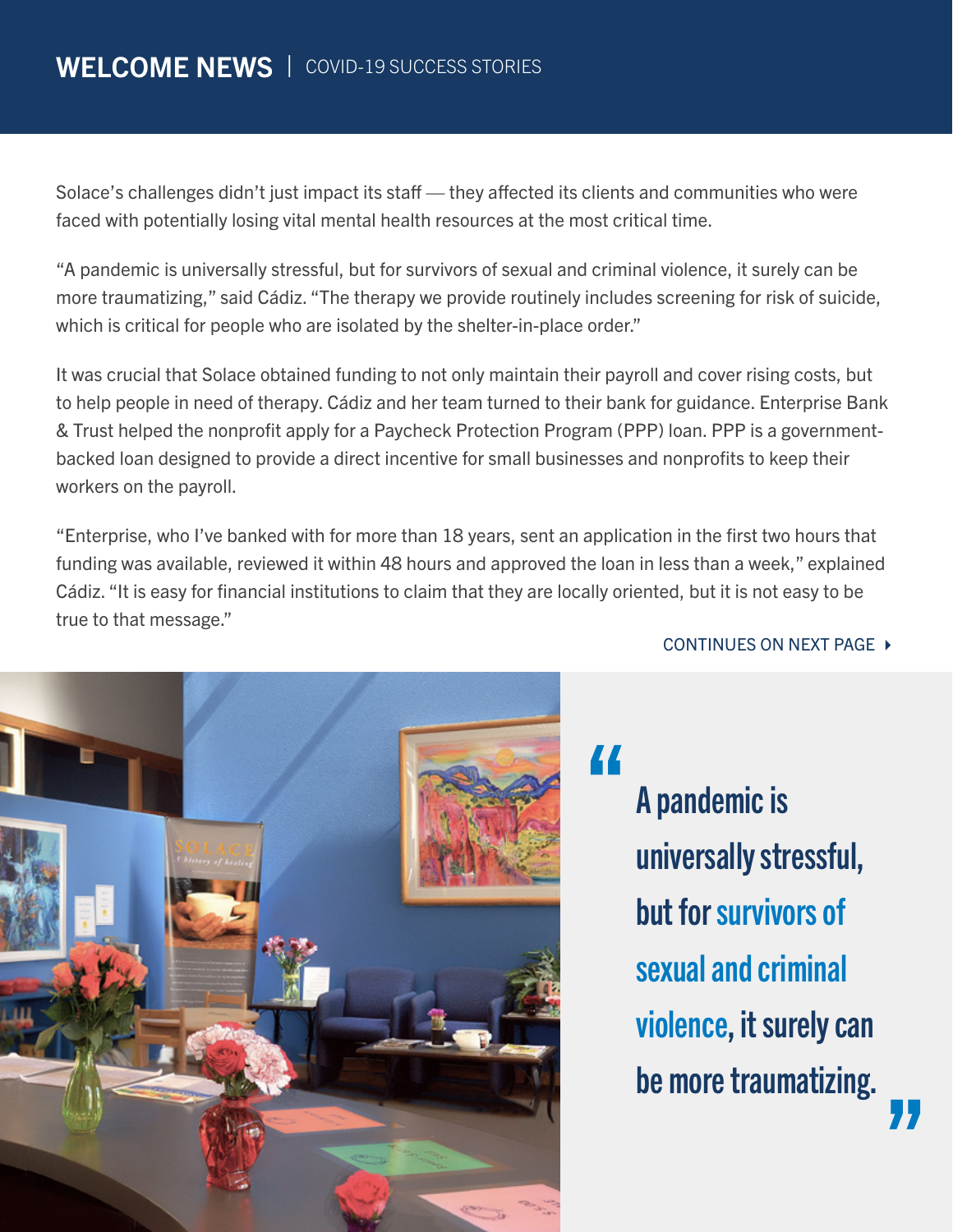### ENTERPRISE BANK & TRUST

# "

## Enterprise is helping us save lives!

"

The loan enabled Solace to maintain their payroll, manage rising costs and shift their therapy services to an approach that is more conducive to the current situation. Their staff now assists most of their clients by telephone and via video conference. They also have moved their fundraising online, allowing them to continue to secure donations, which is critical for nonprofits.

Solace is now working diligently to provide important services such as forensic interviews for the investigation and prosecution of crimes against children, advocacy services and a 24/7 hotline to support distressed community members during the COVID-19 crisis.

"Thanks to Enterprise, our clinical team is able to continue providing essential services to the community. Clinicians are operating a 24/7 hotline that allows us to help new clients who are in need of immediate support. Enterprise is helping us save lives!"

To learn more about the Solace Crisis Treatment Center, visit [www.findsolace.org](https://www.findsolace.org/). If you own a business or run a nonprofit organization and are in need of help, contact your banker for guidance.



Together, There's No Stopping You.